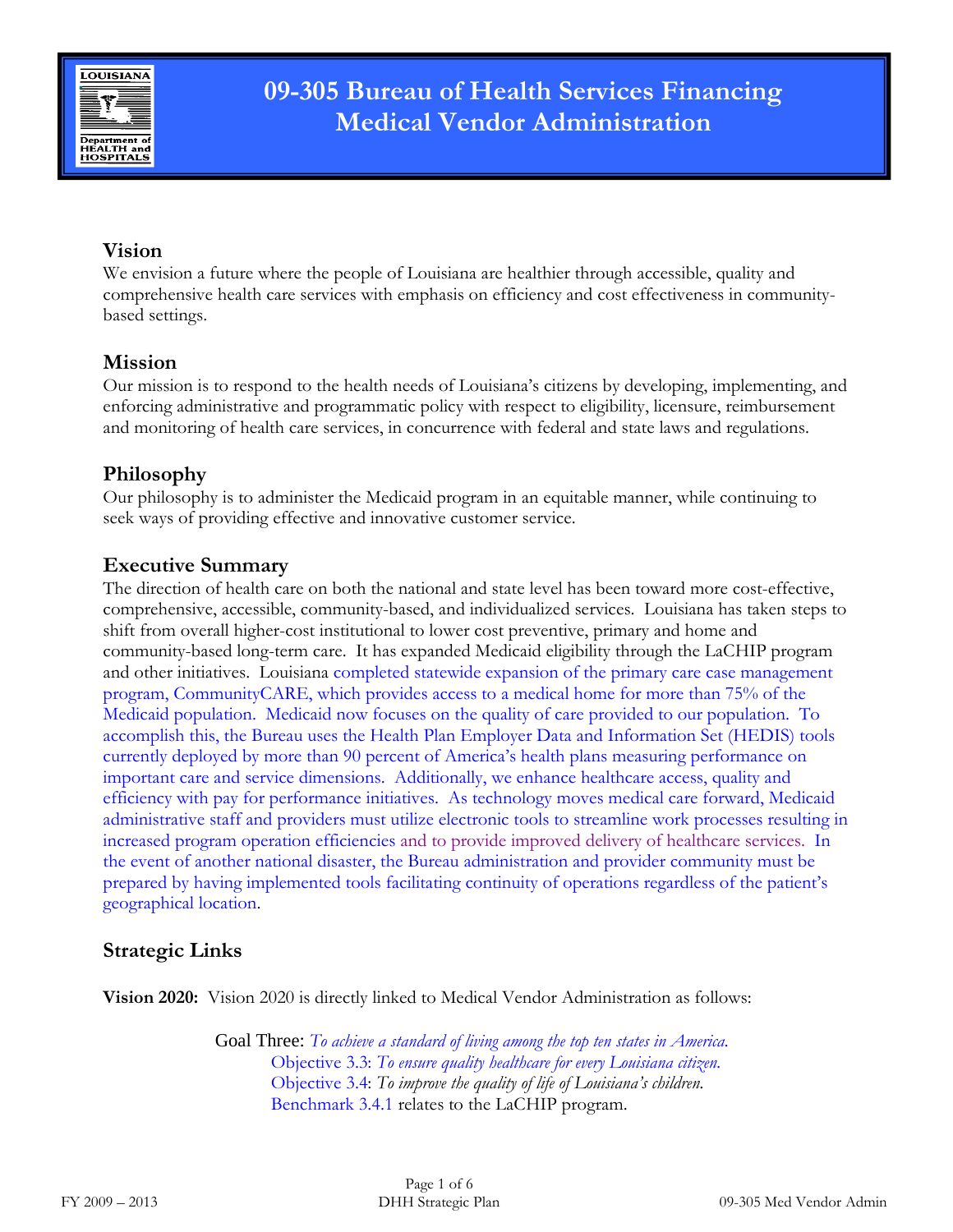*Children's Cabinet:* In general child/adolescent services identified in this budget unit are indirectly linked to the Children's Cabinet via the Children's Budget. The Children's Budget reflects funding and expenditures for a broad range of Medicaid services for children under 21 years of age. The specific links to the recommended funding priorities for the Children's Cabinet are as follows:

Priority 1. Improve access to Mental Health Care

Priority 2. Fund or increase parent education.

Priority 3. Early prevention and intervention targeting children ages 0-5

*Healthy People 2010*: Linkage to Healthy People 2010 is through

Goal 1: *Improve access to comprehensive, high-quality health care services.*

- *1-1 Increase the proportion of persons with health insurance.*
- *1-4 Increase the proportion of persons who have a specific source of ongoing care.*
- *1-5 Increase the proportion of persons with a usual primary care provider.*

*Human Resource Policies Beneficial to Women and Families:* This agency supports Act 1078 by insuring the provision of healthcare services to women and families. The Bureau of Health Services Financing is committed to providing health and medical services for the prevention of disease for the citizens of Louisiana, particularly those individuals who are indigent and uninsured, persons with mental illness, persons with developmental disabilities and those with addictive disorders.

#### **Goal I**

To improve health outcomes by emphasizing primary care and reducing the number of uninsured persons in Louisiana.

#### **Goal II**

To expand existing and develop additional community-based services as an alternative to institutional care.

## **Goal III**

To ensure cost effectiveness in the delivery of healthcare services by using efficient management practices and maximizing revenue opportunities.

#### **Goal IV**

To assure the integrity and accountability of the health care delivery system in an effort to promote the health and safety of Louisiana citizens.

#### **Goal V**

To streamline work processes and increase productivity through technology by expanding the utilization of electronic tools for both the providers and the Medicaid Administrative staff.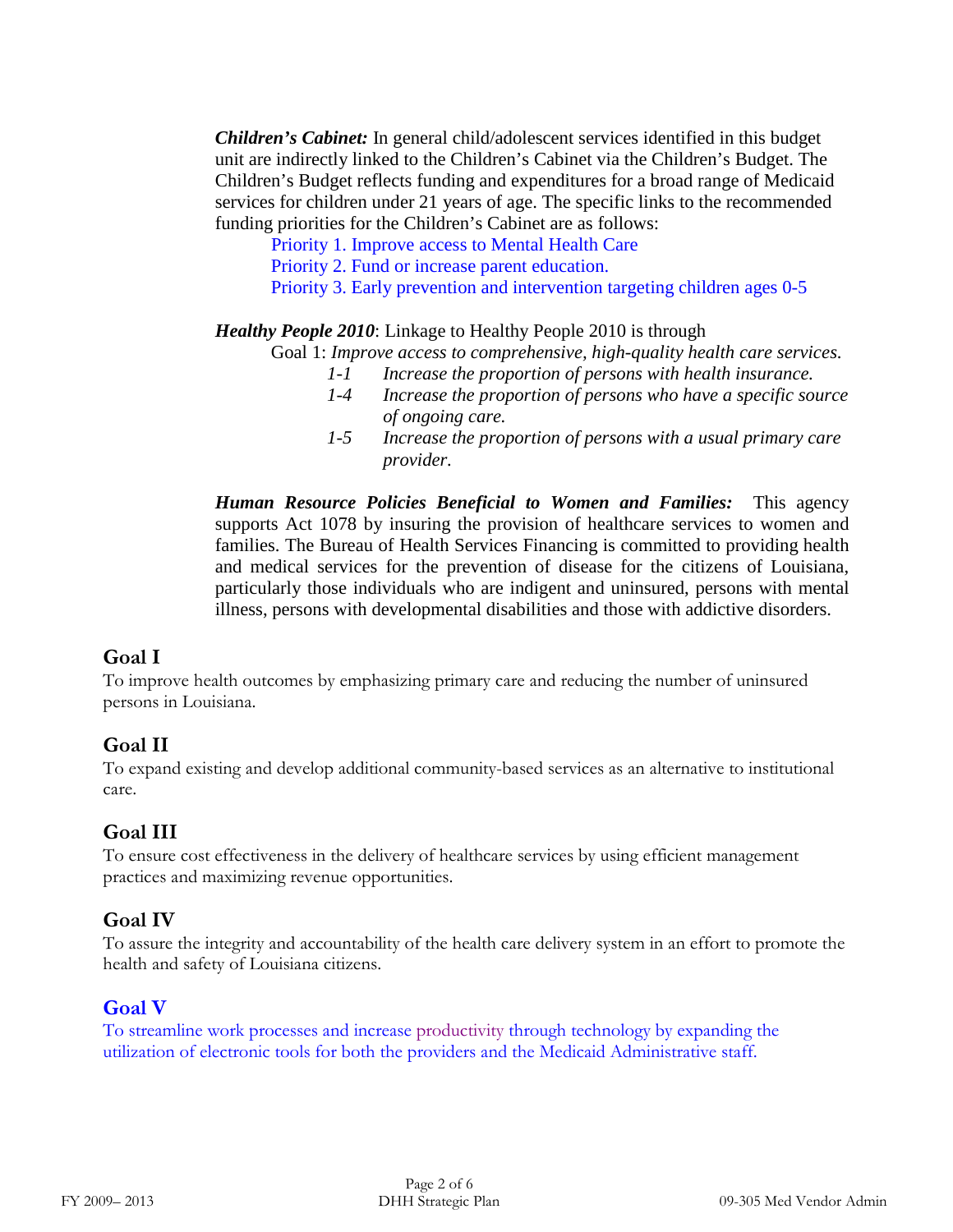# **Program A: Medical Vendor Administration**

### **Program A Mission**

The mission of Medical Vendor Administration is to administer the Medicaid Program and ensure operations are in accordance with federal and state statutes, rules and regulations.

#### **Program A Goals**

- I. To process claims from Medicaid providers within state and federal regulations.
- II. To process Medicaid applications within state and federal regulations.
- III. To license and survey health care facilities providing services to Louisiana citizens.
- IV. To enroll and provide health care coverage for uninsured children.

**Objective I:** Through the Medicaid Management Information System, to operate an efficient Medicaid Claims Processing System by processing at least 98% of submitted claims within 30 days of receipt and editing 100% of nonexempt claims for Third Party Liability (TPL) and Medicare coverage each year through June 30, 2013.

#### **Strategies:**

1.1 Monitor and supervise the UNISYS contract operations.

1.2 Ensure recovery of TPL payments in accordance with federal regulations.

### **Performance Indicators:**

- Percentage of total claims processed within 30 days of receipt
- Average processing time in days
- Number of TPL claims processed
- Percentage of TPL claims processed through edits
- TPL Trauma recovery amount

This indicator measures the Fiscal Intermediary's efficiency against the CMS and FI contract requirement that all "clean" claims be processed within 30 days. The target set for this PI is 98% of submitted claims. The chart shows the target was met for each quarter.



**<sup>%</sup> of Claims Processed within 30 Days - Data Source: CP-0-21 FY 06-07**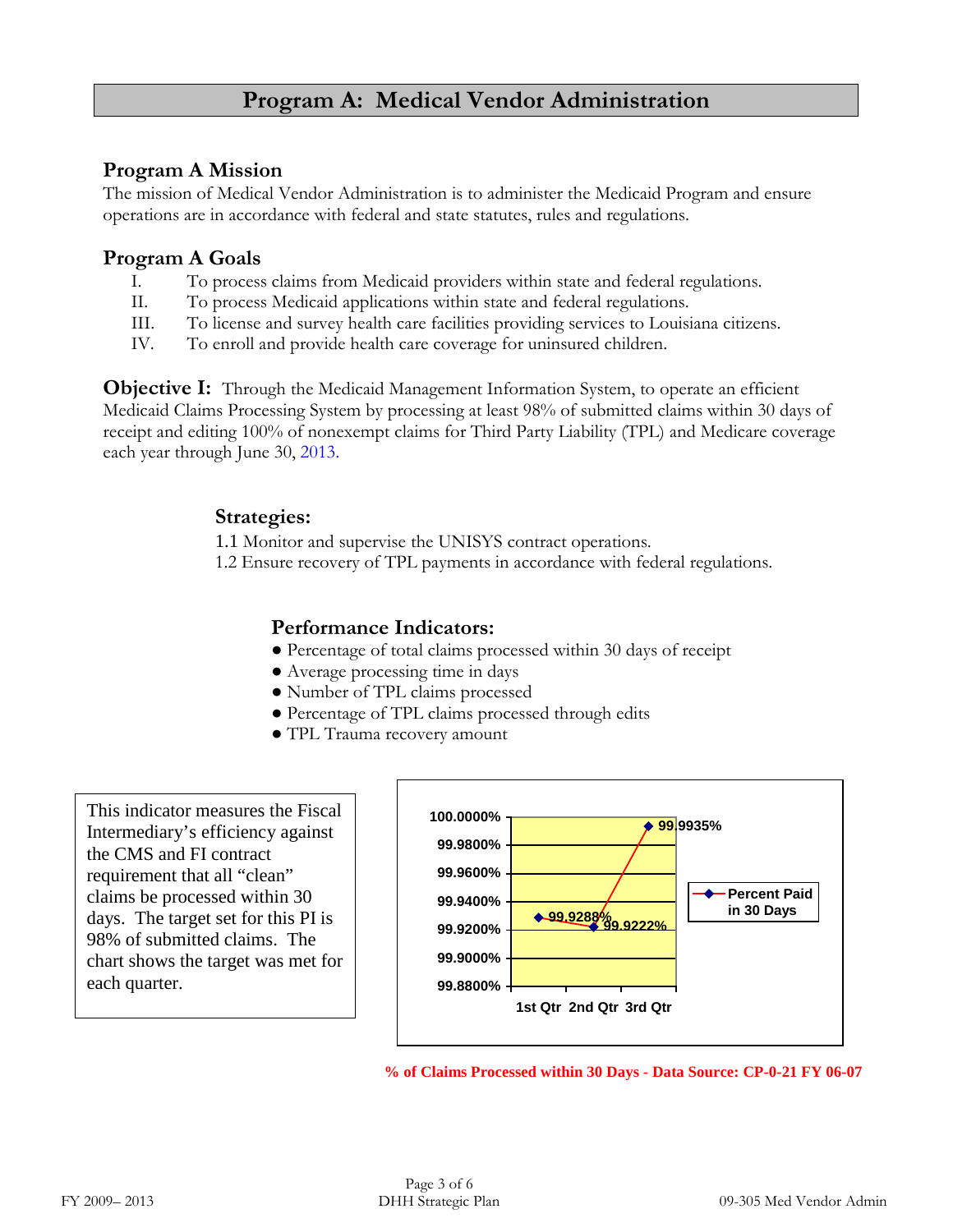### **General Performance Indicators:**

- Total number of claims processed
- Number of claims available for TPL processing
- Percentage of TPL claims processed and cost avoided
- Number of providers using Electronic Applications/Tools



**Total Number of Claims Processed With Third Party Coverage**

**Objective II:** Through the Rate and Audit Review activity, to annually perform a minimum of 95% of the planned monitoring visits to school systems/boards participating in the Medicaid Schoolbased Administrative Claiming Program through June 30, 2013.

#### **Strategies:**

- 2.1 Ensure through detailed monitoring reviews that school boards are billing Medicaid for administrative costs within established state and federal regulations.
- 2.2 Verify that school boards are compliant with the minimum participation requirements of the program.

#### **Performance Indicators:**

- Number of school boards quarterly claims targeted for monitoring
- Percent of targeted school boards monitored

#### **General Performance Indicators:**

- Number of claims adjusted as a result of monitoring activities
- Amount identified as over claimed as a result of monitoring

**Objective III:** Through the Medicaid Eligibility Determination activity, to provide Medicaid eligibility determinations and administer the program within federal regulations by processing 98.5% of applications timely each year through June 30, 2013.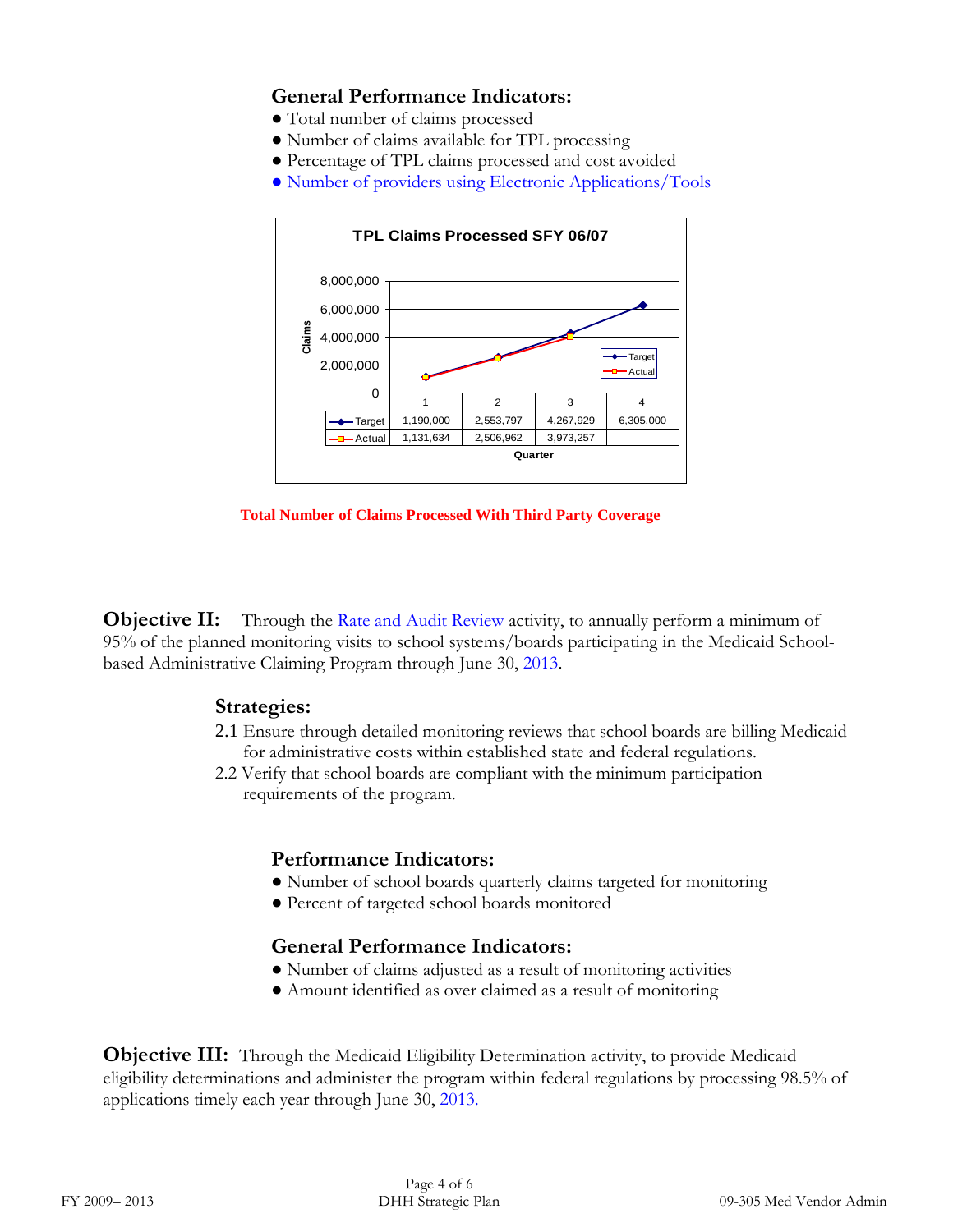## **Strategies:**

- 3.1 Maintain directly and through contractual relationships out-stationed eligibility functions.
- 3.2 Provide statewide direction and guidance of application of new and established eligibility policy and procedures.
- 3.3 Monitor and update, as needed, the automated notice system.

#### **Performance Indicators:**

- Percentage of applications processed timely
- Number of applications processed timely

#### **General Performance Indicators:**

- Number of recipients eligible for program (eligibles)
- Number of program recipients
- Average number of eligibles per month
- Average number of recipients per month
- Number of applications taken annually
- Number of application centers

**Objective IV:** Through the Health Standard activity to perform at least 90% of required state licensing and at least 95% of complaint surveys of health care facilities and federally mandated certification of health care providers participating in Medicare and/or Medicaid through June 30, 2013.

#### **Strategies:**

- 4.1 Enforce Federal and State laws, rules, and regulations through on-site surveys and complaint investigations, utilization review and monitoring of services provided to clients/residents and recipients.
- 4.2 Maintain a complaint tracking system for Medicaid and Medicare intake, for Licensing complaints of health care facilities and for compliance with state, federal and Medicaid standards for payment.
- 4.3 Operate a complaint desk and use a standardized method of documenting and reporting complaint investigations, follow-ups, and referrals.
- 4.4 Establish, maintain, review, and revise licensing and certification participation standards for health care providers

#### **Performance Indicators:**

- Percentage of complaint investigations conducted within 30 days after receipt by the Health Standards section of Medical Vendor Administration
- Percentage of abuse complaint investigations conducted within two days after receipt by the Health Standards section of Medical Vendor Administration
- Percentage of licensing surveys conducted
- **Number of waiver participants whose services are monitored**

## **General Performance Indicators:**

● Total number of facilities (unduplicated)